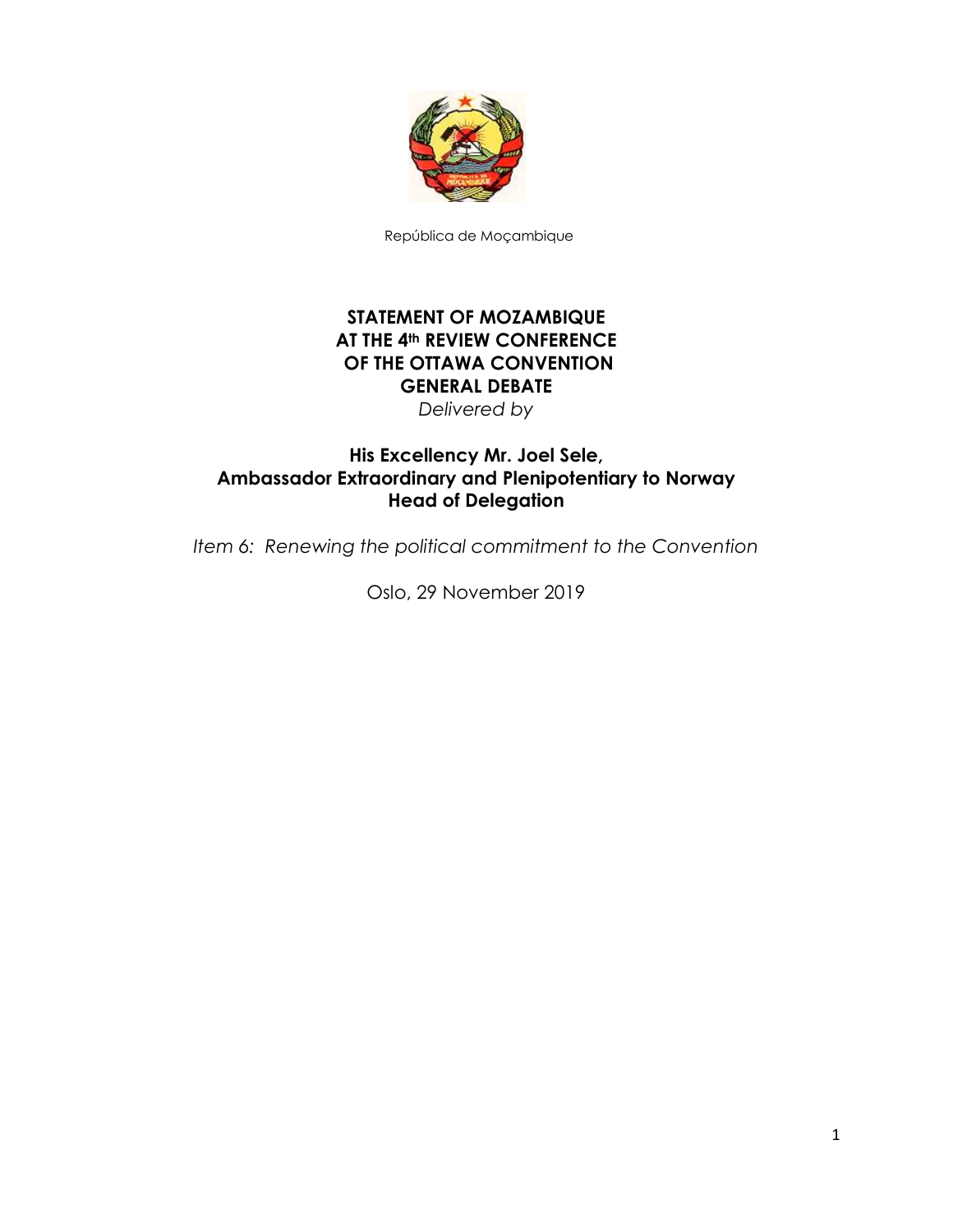Mr. President,

Excellencies,

Distinguished Delegates,

Ladies and Gentlemen,

At the outset, we wish to join other delegations in congratulating you, Mr. President, and other members of the bureau, upon your appointment for presiding over the 4<sup>th</sup> Review Conference of Mine Ban Convention.

You can rest assured of my delegation's support and cooperation for the smooth proceeding of this milestone Conference.

Mr. President,

Ever since the end of the armed struggle for liberation and the war o destabilization, the Government of Mozambique had demining as a key objective to be undertaken. It was in this context that together with the international community and concerned International Organizations, the Government outlined an ambitious, but realistic vision aimed at demining the country in a relatively short period of time.

Such resolve resulted in the Mine Action Program and the implementation of the National Plan for Mine Action 2008-2014, in compliance with our international obligations, under Article 5 of the Mine Ban Convention.

That was the only option Mozambique had, if the country was to embark on a development process with her People free of anti personnel land mine imminent threat, thus with human security preserved. Indeed, we were aware of the threat that mines posed not only to the safety of the People, but also to the socio and economic livelihood of the populations in the country. Therefore, the launch of the demining program was a key initiative in ridding the country of the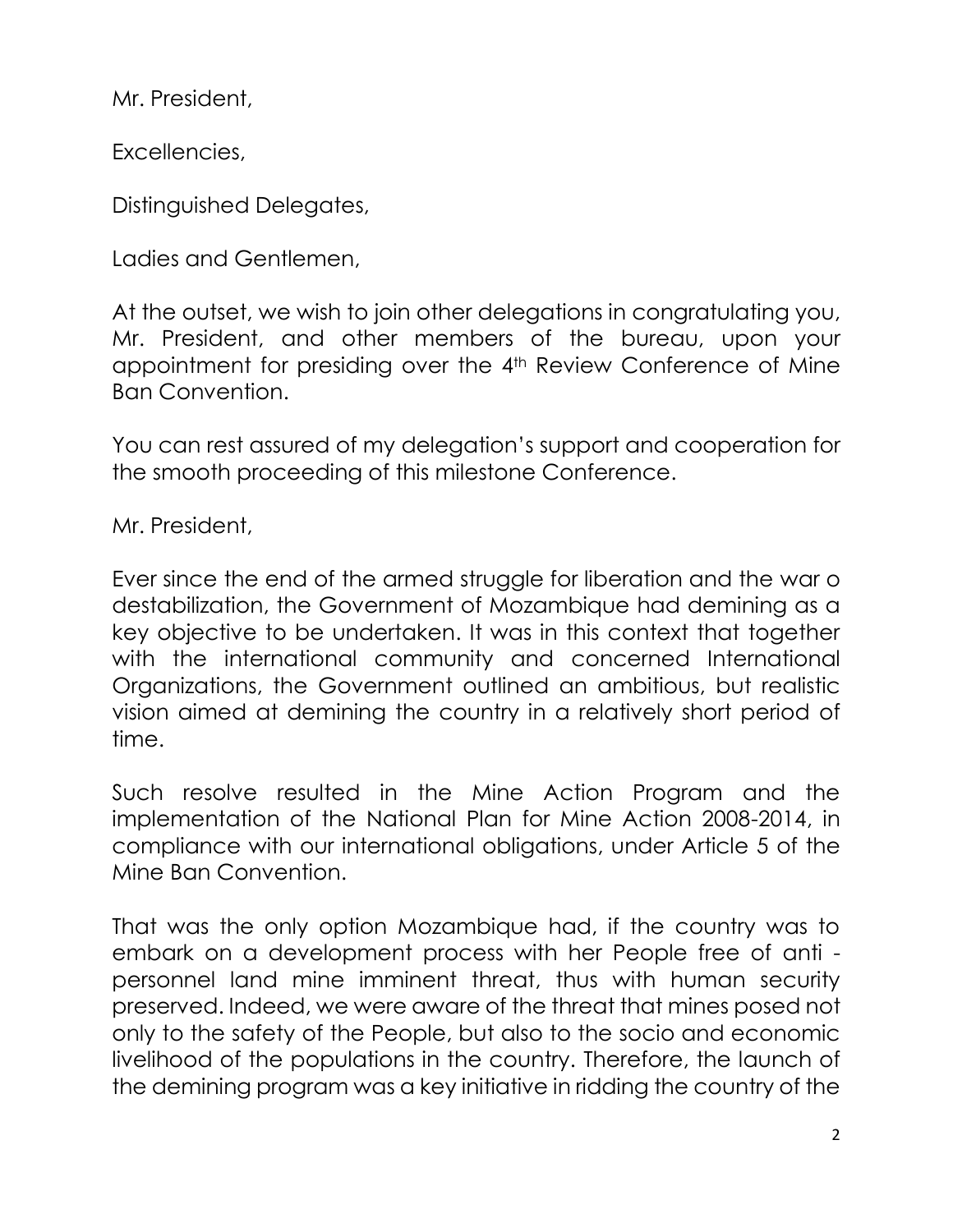scourge of mines and also guaranteeing a safe and sound environment for the affected communities.

Following the successful implementation of the National Plan for Mine Action 2008-2014, demining activities resulted in the release of three thousand, three hundred thirty hazardous areas, measuring approximately fifty-five million square meters of land; over ninety thousand ERW-Mines were recovered and destroyed.

It should be noted that most of these formerly mined areas were around key national development infrastructure, particularly dams of Cahora Bassa and Chicamba, electricity transmission pylons to the cities of Maputo and Beira, Railway lines to Salamanga and Machipanda, among others; in other words, strategic infra-structures areas.

These facts are telling of the scope of the Demining Program in Mozambique, once one of the largest mine contaminated countries in the world.

With these results, Mozambique has become the first of the five most affected countries by anti-personnel mines to declare herself free of land mines, in the fulfillment of Article 5, as we had the honor to announce before the 14 MSP, in 2015. Mozambique is also part of the Group of 31 states parties that have completed mine clearance obligations, over the past 20 years.

In complying with article 5, we estimate to have significantly contributed to the global efforts towards the eradication of antipersonnel mines. It is also a manifestation of the commitments made by Mozambique under the Nairobi, Cartagena and Maputo Action Plans.

In declaring compliance with Article 5, we pledged to keep states parties informed of any discovery of previously unknown mined areas in a transparent fashion.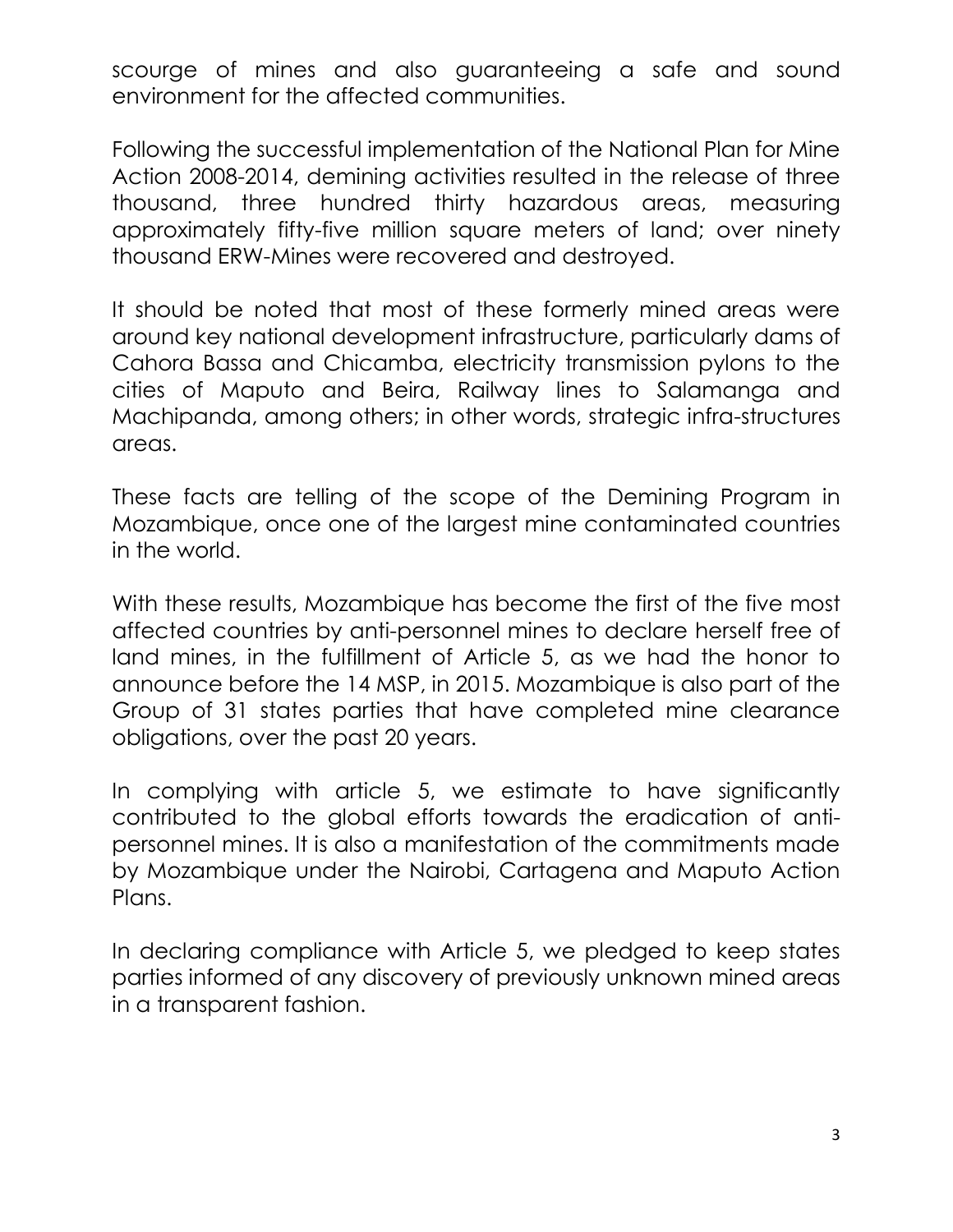Mr. President,

It is a fact of life that success comes always with challenges. Indeed, we continue facing the challenge of integrating the large number of deminers into alternative employment. The integration process requires support and resources from the international partners in providing alternative vocational trainings and skills development.

We are also faced with the need to identifying appropriate solutions to meet the challenges of the post-clearance period in the country, particularly aimed at consolidating the excellent results of our Humanitarian Demining Program. We believe that with the cooperation of international community and involvement in the creation of national capacity and technical conditions for management of residual contamination, we will succeed.

We would be remiss if we did not reiterate our most heartfelt thanks and our profound appreciation to Australia, Austria, Belgium, Canada, Denmark, France, Germany, Ireland, Italy, Japan, Netherlands, Norway, New Zealand, Portugal, Spain, South Africa, Sweden, Switzerland, the United Kingdom, the United States of America, Zimbabwe, the European Union and UN agencies such as UNDP, UNMAS and UNICEF as well as the ISU, GICHD, ICRC and ICBL, for their unwavering support to our Demining Program.

Turning to the core subject of this conference, we welcome the Review Document, the Draft Action Plan and the Draft Political Declaration, to which Mozambique had the opportunity to contribute.

The Review Document is self-explanatory of the strides made in the implementation of Mine Ban Convention, as well as of the Maputo Action Plan. But it is also eloquent of what needs to be done, if we are to achieve the goal of *Mine Free World*, by 2025, as committed in the Maputo Political Declaration.

In this vain, we highly appreciate the fact that the Draft Action Plan seeks to address the constraints and the challenges the implementation process of the Mine Ban Convention was faced with,